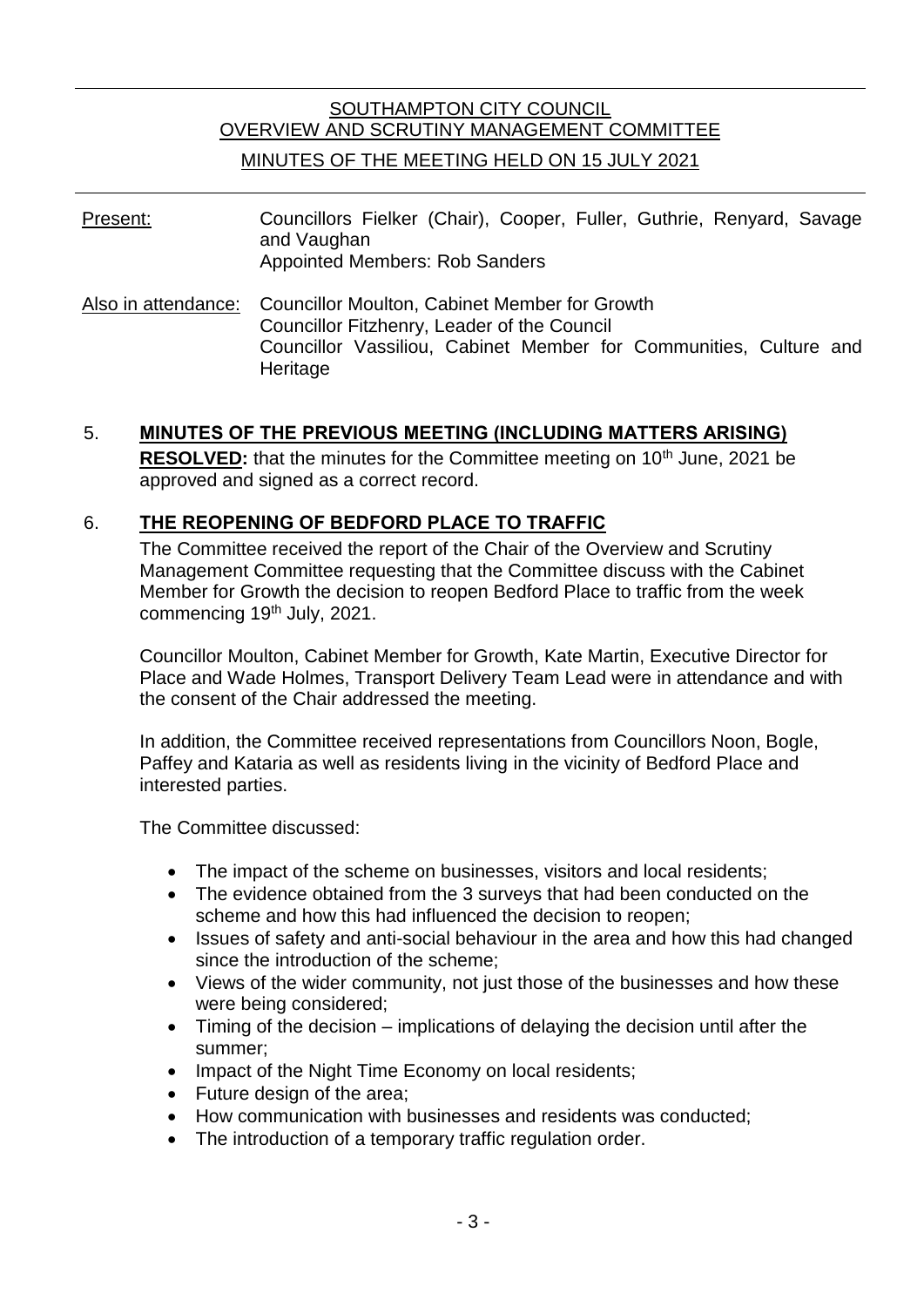**RESOLVED** that the Cabinet Member gave consideration to utilising the residual funding within the Late Night Levy account to improve the cleanliness and appearance of Bedford Place.

## 7. **REMOVAL OF EVENING PARKING CHARGES AND SUSPENSION OF OFF STREET SUNDAY PARKING CHARGES**

The Committee considered the briefing paper of the Cabinet Member for Growth detailing the proposal to remove evening parking charges and the suspension of offstreet Sunday parking charges.

Councillor Fitzhenry, Leader of the Council, Mary D'Arcy, Executive Director for Communities, Culture and Homes and Richard Alderson, Service Manager, Parking and Itchen Bridge were in attendance and with the consent of the Chair addressed the meeting.

In addition, the Committee received representations from Councillors Bogle and Kataria and Mrs Lindsi Bluemel (Southampton Cycling Campaign) and Claire Ransom (Unite).

The Committee discussed:

- The impact on environmental issues and attempts to increase the uptake of active and sustainable travel options;
- The effect of car park increases on spend in the City;
- Monitoring the change in parking habits in the short and longer term;
- Potential revenue impacts on West Quay and the wider City offering;
- How bus and taxi companies have responded to the proposal.

#### **RESOLVED:**

- (i) That the Executive outlines the success measures against which the proposals to remove evening and Sunday parking charges would be judged; and
- (ii) That parking returns to the Committee later this year to enable consideration of the Council's new Parking Plan and the impact of the removal of parking charges. The Committee would welcome feedback from stakeholders on the removal of parking charges to be available to inform this discussion.

## 8. **BUDGET 2021-22 AND BEYOND - UPDATE**

The Committee noted the briefing paper of the Cabinet Member for Finance and Capital Assets updating the Committee on 2021-22 Budget and beyond,

Councillor Fitzhenry, Leader of the Council and Steve Harrison, Head of Financial Planning and Management were in attendance and with the consent of the Chair addressed the meeting.

The Committee discussed the new Administrations approach to how the 2021/22 budget gap was being addressed.